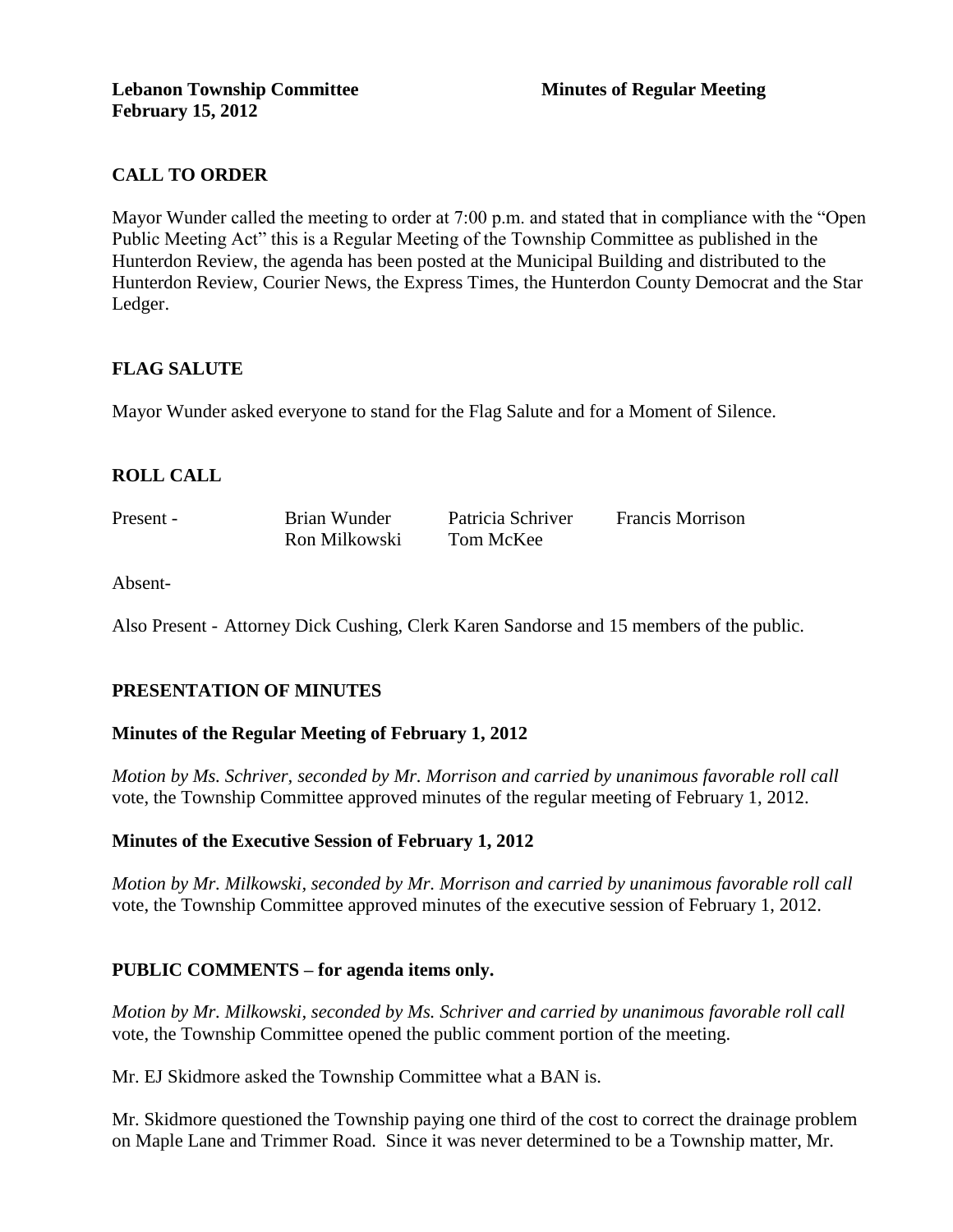LTCM 02/15/2012 Page 2 of 10

Skidmore feels that the Committee might be taking on a liability if they enter into an Agreement with the residents. Mr. Skidmore asked the Committee if they are assuming responsibility by signing an agreement for something that they had no responsibility for in the first place.

Mr. Bernie Cryan stated that he was present to represent the Fire Department. Mr. Cryan informed the Committee that the Fire Department has served beer at the Blues Festival in prior years and there have been problems. The Fire Department is questioning what kind of Emergency Services coverage is needed at the 2012 event. The Fire Department would like to be involved with the planning and organization of the event and would like to speak about concerns they have with what transpired at last year's festival.

Mr. McKee will work with Mr. Cryan in an attempt to establish better communication between everyone involved in the festival and to address the Fire Department's concerns.

Mr. Anthony Casale asked the Mayor what he will be discussing under Committee Reports regarding Legal matters. Mayor Wunder stated that he will be discussing the Cell Tower matter.

*Motion by Ms. Schriver, seconded by Mr. Morrison and carried by unanimous favorable roll call*  vote, the Township Committee closed the public comment portion of the meeting.

# **RESOLUTIONS**

## **Resolution No. 29-2012 – Designating a BAN**

*Motion by Ms. Schriver, seconded by Mr. Milkowski and carried by unanimous favorable roll call*  vote, the Township Committee approved Resolution No. 29-2012 as attached.

### **Resolution No. 30-2012 - Agreement - Maple Lane and Trimmer Road Drainage Improvements**

Mayor Wunder stated that he felt that the Resolution was vague and suggested holding the Resolution for further consideration with respect to the liability issue pointed out by Mr. Skidmore.

Mr. Milkowski stated that this drainage issue was addressed by the prior Committee. Mr. Milkowski noted that it is his understanding that the prior Committee was going correct the drainage issue entirely at the cost to the Township. The work was not carried out immediately so the two property owners provided an offer to cover 2/3 of the cost for the materials needed for the project. The Township Committee agreed to cover the final 1/3 and the labor.

*Motion by Mr. Morrison, seconded by Mayor Wunder and carried by favorable roll call vote, the* Township Committee tabled Resolution No. 30-2012 for further consideration.AYES: Milkowski, Wunder, McKee, Morrison ABSTAIN: Schriver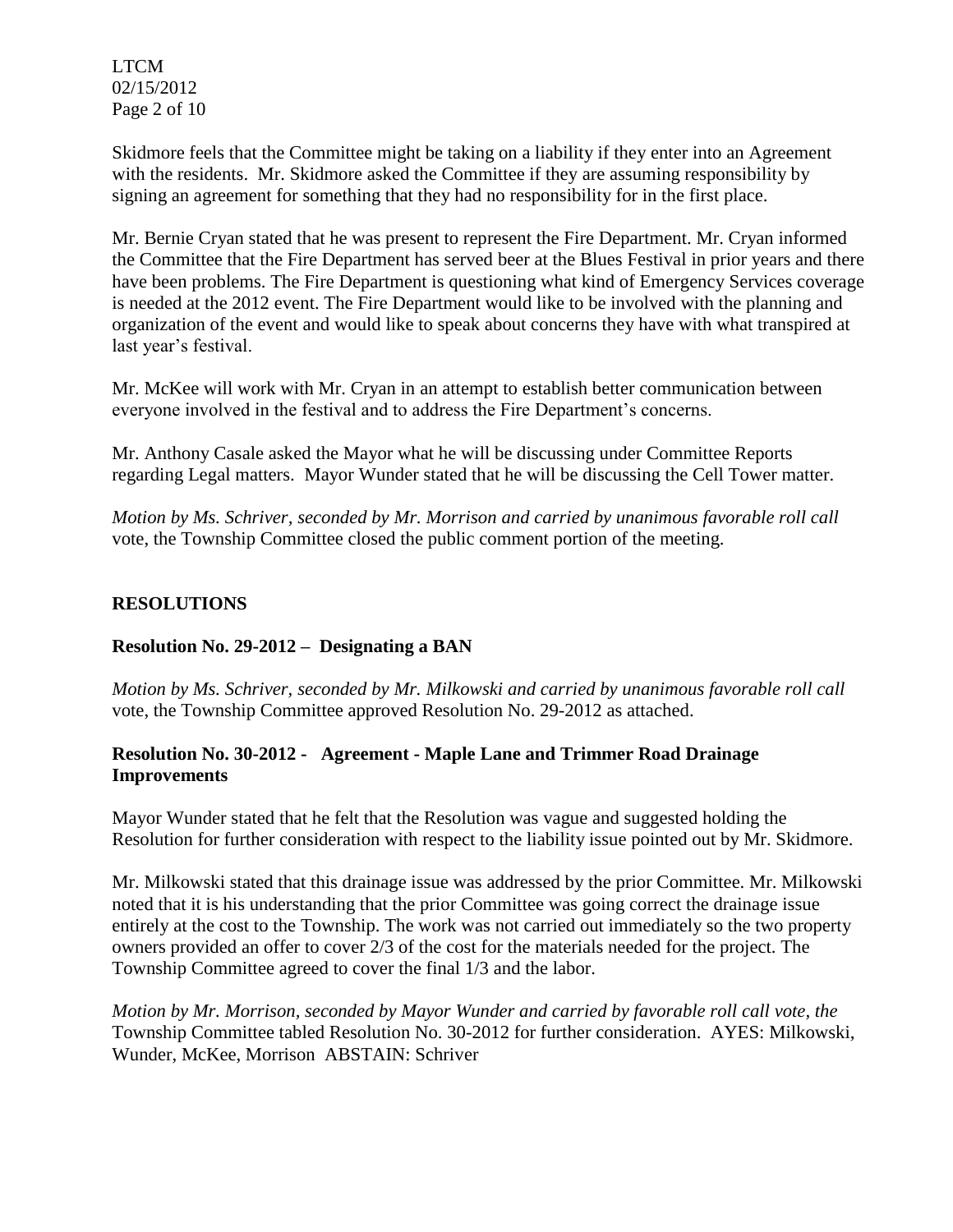LTCM 02/15/2012 Page 3 of 10

### **OLD BUSINESS**

#### **Social Affair Permit – Bourbon Street Blues Fest, Inc. – May 19, 2012**

*Motion by Ms. Schriver, seconded by Mayor Wunder and carried by favorable roll call vote, the* Township Committee approved the Social Affair Permit Application for the Bourbon Street Blues Fest, Inc. which will be held in the Memorial Park on May 19, 2012. AYES: Schriver, Wunder, McKee, Morrison NAYS: Milkowski

#### **Polt Property**

Attorney Cushing stated that a letter was received from Attorney Jim Lance, dated February 13, 2012, which stated that they had not yet received the environmental information relative to the Polt property. Attorney Cushing has received the Deed. Contracts will be negotiated once the environmental integrity is determined.

#### **DPW Garage Project**

Mr. Milkowski stated that Rochelle is changing bonding companies and he looks to have all paperwork provided to the Township by Tuesday, February 21, 2012.

#### **DPW Manager –Request to Award Bid for Dump Trucks**

On January 31, 2012, bids were opened for two 2013 dump trucks for the Department of Public Works. There were three bids received; Mid Atlantic Truck Center for \$294,590.00 (Two Hundred Ninety-Four Thousand Five Hundred Ninety Dollars), Brown's Hunterdon International for \$308,054.00 (Three Hundred Eight Thousand Fifty-Four Dollars), Campbell Freightliner, LLC for \$320,198.00 (Three Hundred Twenty Thousand One Hundred Ninety-Eight Dollars).

DPW Manager Warren Gabriel has recommended that the bid be awarded to the lowest responsible bidder, Mid Atlantic Truck Center. Mr. Gabriel believes that the bid does meet the Township's specifications and the needs of the Department of Public Works. In order for Township to stay under the budgeted amount with the trade-ins, one snowplow must be removed from the bid. This will bring the total for the two vehicles to \$274,200.00 (Two Hundred Seventy-Four Thousand Two Hundred Dollars).

Mr. Gabriel spoke to Mr. Della Pia and he has certified that funds are available for this purchase through the 2010 and 2011 Capital Budgets.

*Motion by Mr. Milkowski, seconded by Ms. Schriver and carried by unanimous favorable roll call*  vote, the Township Committee awarded the bid for the purchase of two dump trucks to Mid Atlantic Truck Center at a cost of \$274,200.00.

#### **Volunteer Dinner DJ Contract –**

The Township Dinner will be held on April 14, 2012.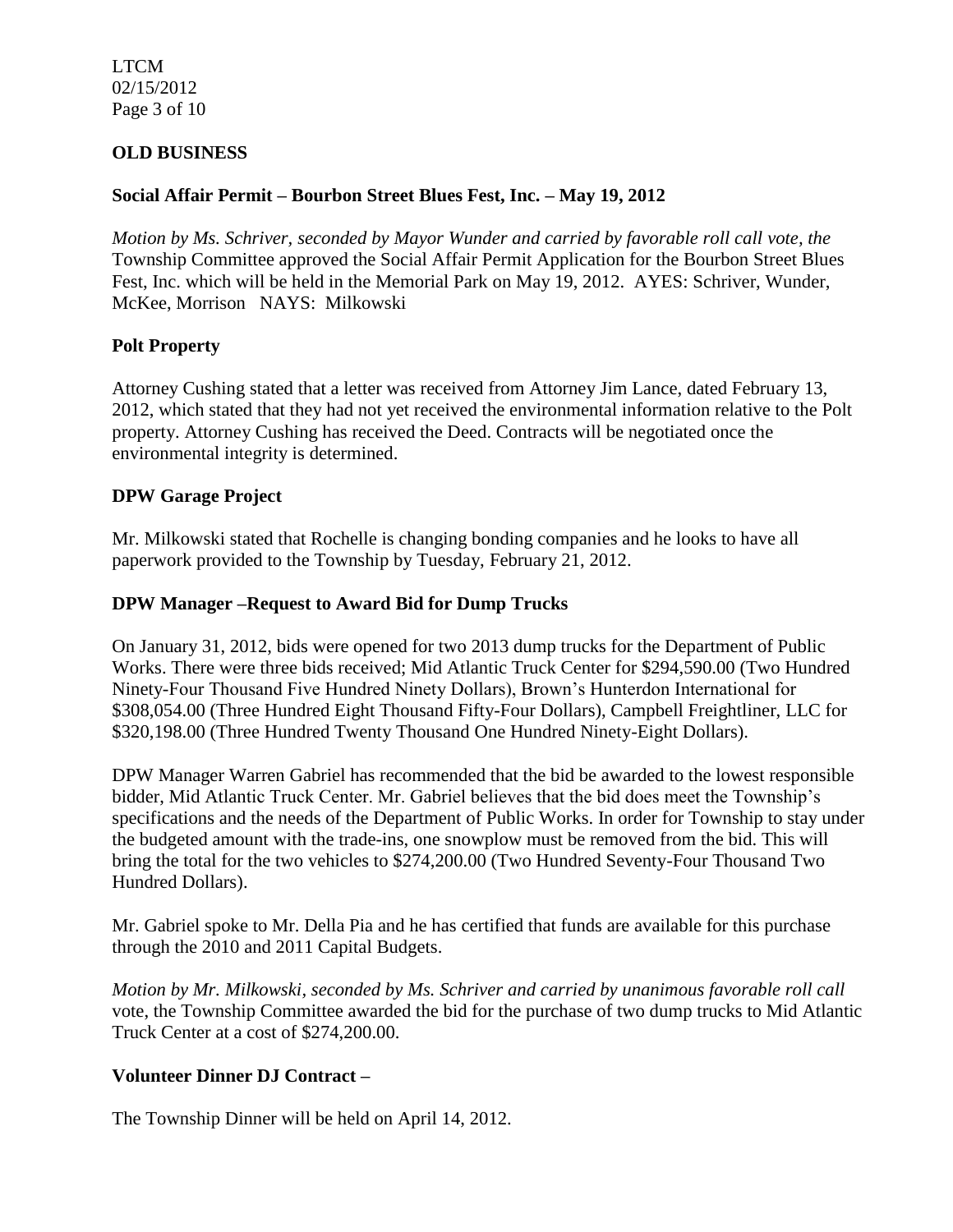LTCM 02/15/2012 Page 4 of 10

*Motion by Ms. Schriver, seconded by Mayor Wunder and carried by unanimous favorable roll call*  vote, the Township Committee approved the contract with Spinner's Plus for DJ services at the Township dinner and authorized the Treasurer to issue a check in the amount of \$200.00 as a deposit.

## **NEW BUSINESS**

## **Police Chief – Mutual Aid Agreement**

The Police Chief has received a Mutual Aid Agreement from the Hunterdon County Prosecutor's office. The Chief has asked for the Committee's consideration for approval. The Committee would like additional time to review the Agreement and asked for Attorney Cushing to provide his opinion also.

# **Firing Range Lease Agreement – The Melick Lebanon Farm, LLC**

*Motion by Ms. Schriver, seconded by Mr. McKee and carried by unanimous favorable roll call vote,*  the Township Committee approved the Lease Agreement for the Police firing range at the Melick Farm at a cost of \$1.00.

## **DPW Manager - Request to Purchase a Furnace and an Air Conditioning Condenser**

The DPW Manager has requested to purchase a furnace for the main offices and an air conditioning condenser for the downstairs meeting room in the Municipal Building. Mr. Gabriel has been working with Donnelly Energy on a grant for this project. The funds for the oil measures portion of this grant ran out before the grant was approved by the State. Mr. Gabriel spoke to Donnelly Energy regarding options for the furnace and air conditioning condenser unit. They advised him that if the Township were to purchase the furnace and air conditioning condenser unit they would be able to install them under the grant.

Mr. Gabriel provided the Committee with an estimate from Donnelly Energy for the work outside the Direct Install Program, for the furnace and air conditioning condenser. The furnace cost would be \$4675.00 and the condenser unit would be \$3750.00.

Mr. Gabriel spoke to Mr. Della Pia and he has certified the availability of funds as long as Buildings and Grounds Budget remains the same as it has been the past few years.

*Motion by Ms. Schriver, seconded by Mr. McKee and carried by unanimous favorable roll call vote,*  the Township Committee approved the purchase of a furnace at \$4675.00 and a condenser unit at \$3750.00, for the Municipal Offices.

## **Rachael Stewart – Tax Collector**

Ms. Schriver stated that past Tax Collector, Rachael Stewart, has passed away. Ms. Schriver would like the Township to send regrets to the family.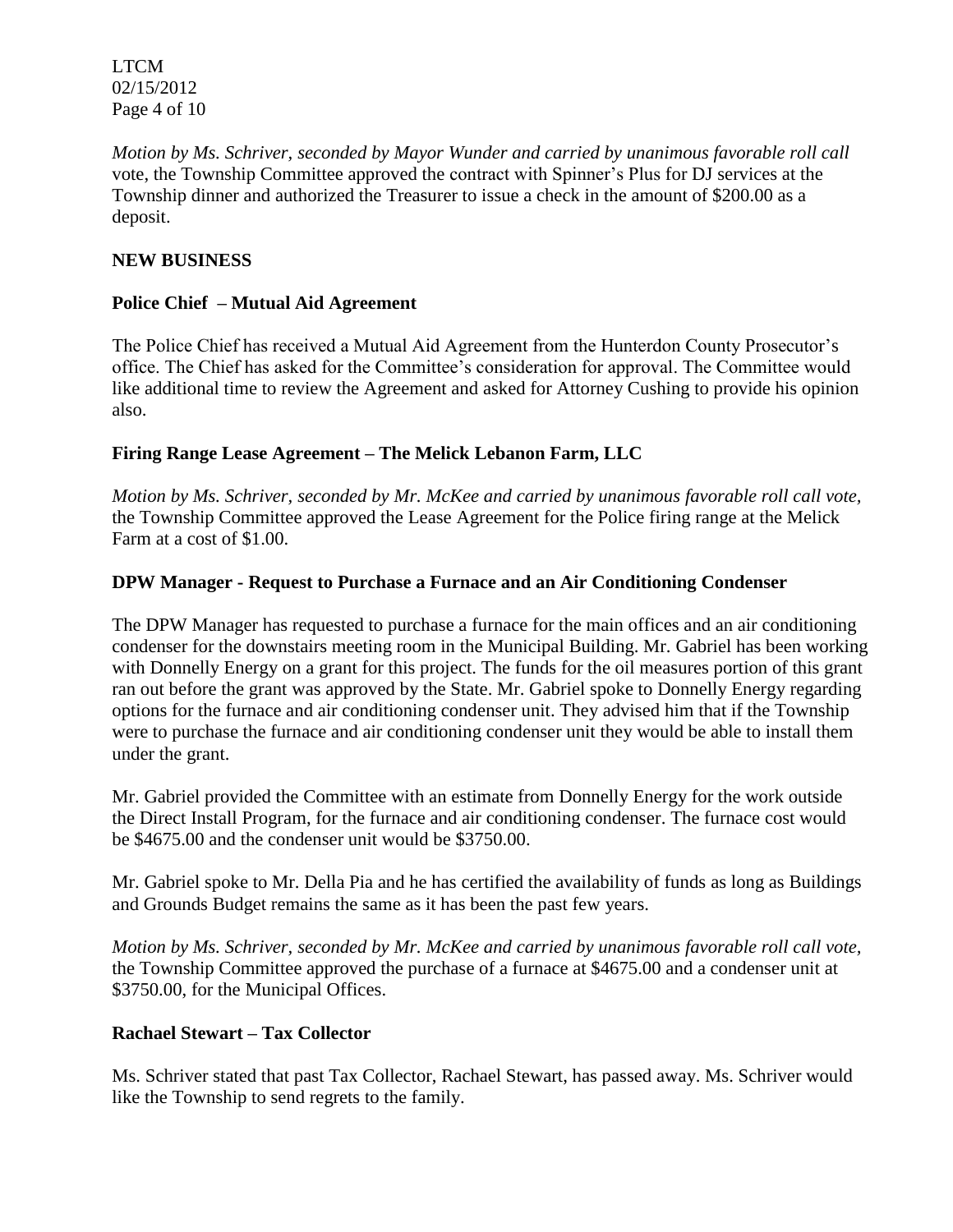LTCM 02/15/2012 Page 5 of 10

#### **COMMITTEE REPORTS**

### **MAYOR –**

**Municipal Court of North Hunterdon –** The CFO is requesting 2012 Budget information. There is a Court meeting on February 29, 2012. All towns appear to be online with the exception of Franklin Township. They may need to move forward with the Lease Agreement as there is construction work to be done.

**Local School District-** The Local School Board voted to move the School Election to the November General Election. This will save the taxpayer's money. School will be closed February 17, 2012 – February 20, 2012 in observance of President's Day. There is still an issue with the flashing school lights. Director Walton stated that the County is not responsible to service the units for the Township.

**Insurance –** Mayor Wunder contacted Faith Coughlan from Groendyke regarding coverage for Fire Station No. 1.

**Shared Services -** There will be a meeting in Lebanon Borough on March 22, 2012 at 7:30 to discuss Shared Services of the county schools. There is a Mayor's meeting in Lambertville on March 1, 2012. Shared Services for Animal Control, DPW issues along with others will be discussed.

**Food Pantry –** The Food Pantry is looking for donations and is looking for volunteers. They need help with lifting.

**FEMA-** The Mayor and the Engineer met with Ms. Nancy Parker from FEMA regarding grant money to assist the three families on Raritan River Road who had over 50% of damage to their homes during the storms. It appears that one home will be a buyout and the others will be elevated.

#### **DEPUTY MAYOR-**

**Public Works-** Warren Gabriel will be working on a list of surplus equipment that can be disposed of.

**Planning Board –** The Planning Board meeting was canceled due to overcrowding. The meeting has been rescheduled for February 27, 2012 at the Woodglen School.

## **COMMITTEEWOMAN SCHRIVER–**

**Administration & Finance –** The Clerk will speak to the CFO regarding Budget meeting dates.

**Grants-** There is a good chance to obtain money to revamp the old Squad building but until the Township has acquired the building there is no sense in applying for it at this time. Hopefully, the funding will not run out before that time.

**Environmental Matters-** Ms. Schriver will be speaking to the Environmental Consultant regarding the Polt property and Fire Station No. 1.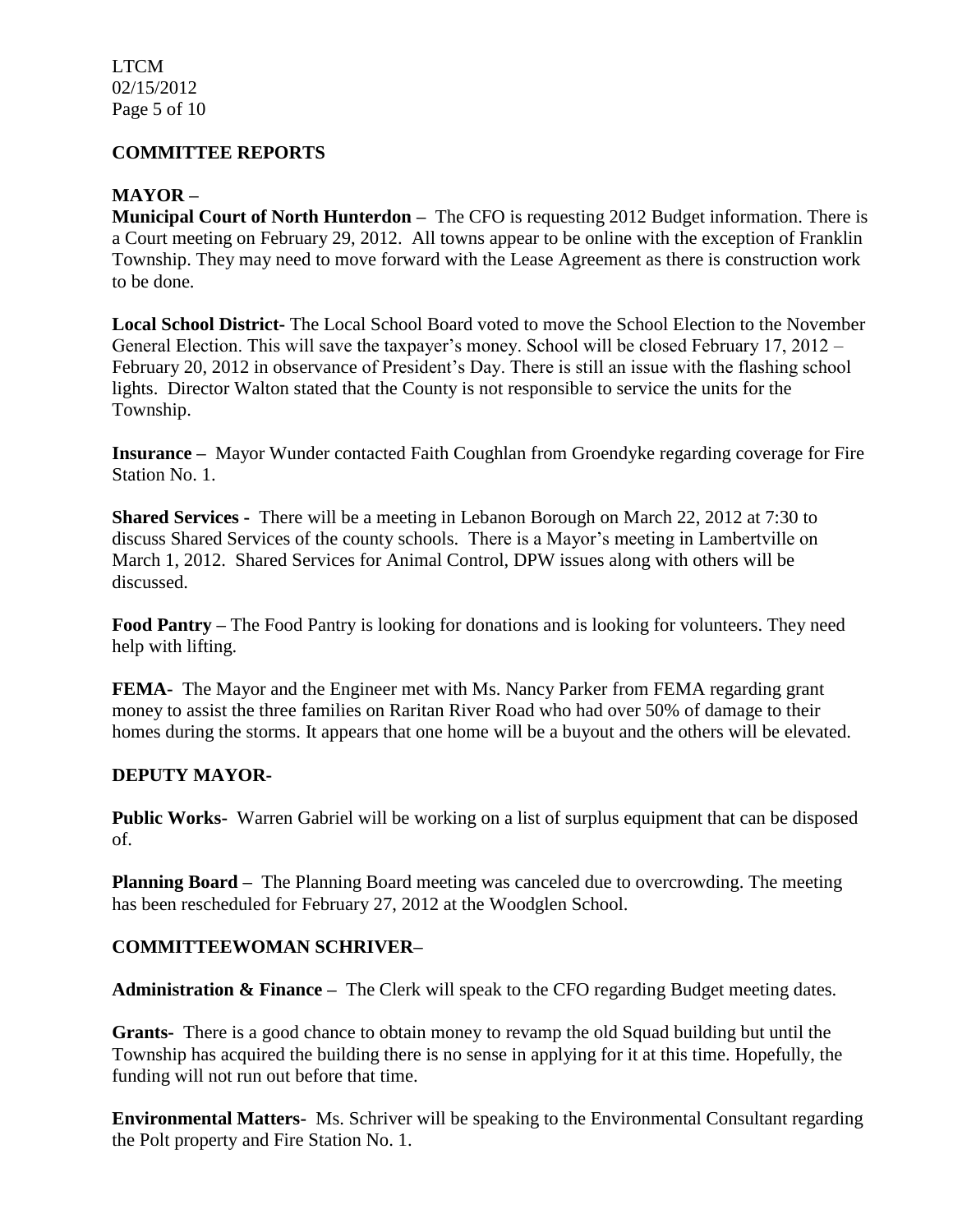LTCM 02/15/2012 Page 6 of 10

### **COMMITTEEMAN MORRISON –**

**Police, Fire and Rescue-** Mr. Morrison read the monthly Police report.

### **COMMITTEEMAN MCKEE –**

**Standing Committees-** Mr. McKee attended the Standing Committee meetings**.** 

**Historians –** The meeting was well attended. They are discussing plans to pave the parking lot and have received approval from the County. They will need some input from the Township Engineer to finalize their plans. The Historians have been requested by the County to take photographs of 224 homes in the Township, built prior to 1900. They need to photograph the homes, write a description and document. They have five volunteers and are looking for more if anyone is interested. The Historians have been storing the Bicentennial Books in the shed for quite some time. Mr. McKee suggested that possibly the Historians could keep some of the money made from the sale of the books.

**COAH-** Mr. McKee met with Gail Glashoff, Mr. Milkowski and Planner Bolan on February 7, 2012 to discuss the state of COAH, which has been reorganized and is with the Dept. of Community Affairs. The meeting was to discuss where the Township is going with Affordable Housing, where we are headed, what obligations we have moving forward and the timelines associated with such.

**Library Committee-** The lower level of the Children's Book area has been renovated. The Committee did a wonderful job, it is very open and has a pleasant feel to it. The Library Committee used only the money from their Trust Fund for the project, which is wonderful. There was a lot of volunteer help also to complete the project. The Library Committee has aggressive future projects planned. They are looking into getting community service volunteers to re-stain the exterior of the building and to scrap and give a fresh coat of paint to the soffits. The Library Committee could use donations of paint brushes and paint scrappers.

**Park Committee-** The Park Committee has completed their paving in the Park and are looking for speed bumps to be install. There was a good discussion regarding the Blues Fest. There were four Blues Fest people present to answer some concerns that the Park Committee had, from last year, regarding parking on the soggy grounds. A contingency plan was discussed for this year to avoid the same problem. The Blues Fest people stated that they would try to be better with their communications. Last year there seemed to be a breakdown in communications with the sale of beer; when it was closed and the tickets being issued. Mr. McKee said that the feels that the group realizes that some mistakes were made and he believes that they will make a better effort this year.

## **PRESENTATION OF VOUCHERS**

Committee Members provided a description of vouchers exceeding \$1000.00.

*Motion by Ms. Schriver, seconded by Mr. McKee and carried by unanimous favorable roll call* vote, the Township Committee approved the Feb 15, 2012 bill list in the amount \$40,599.68.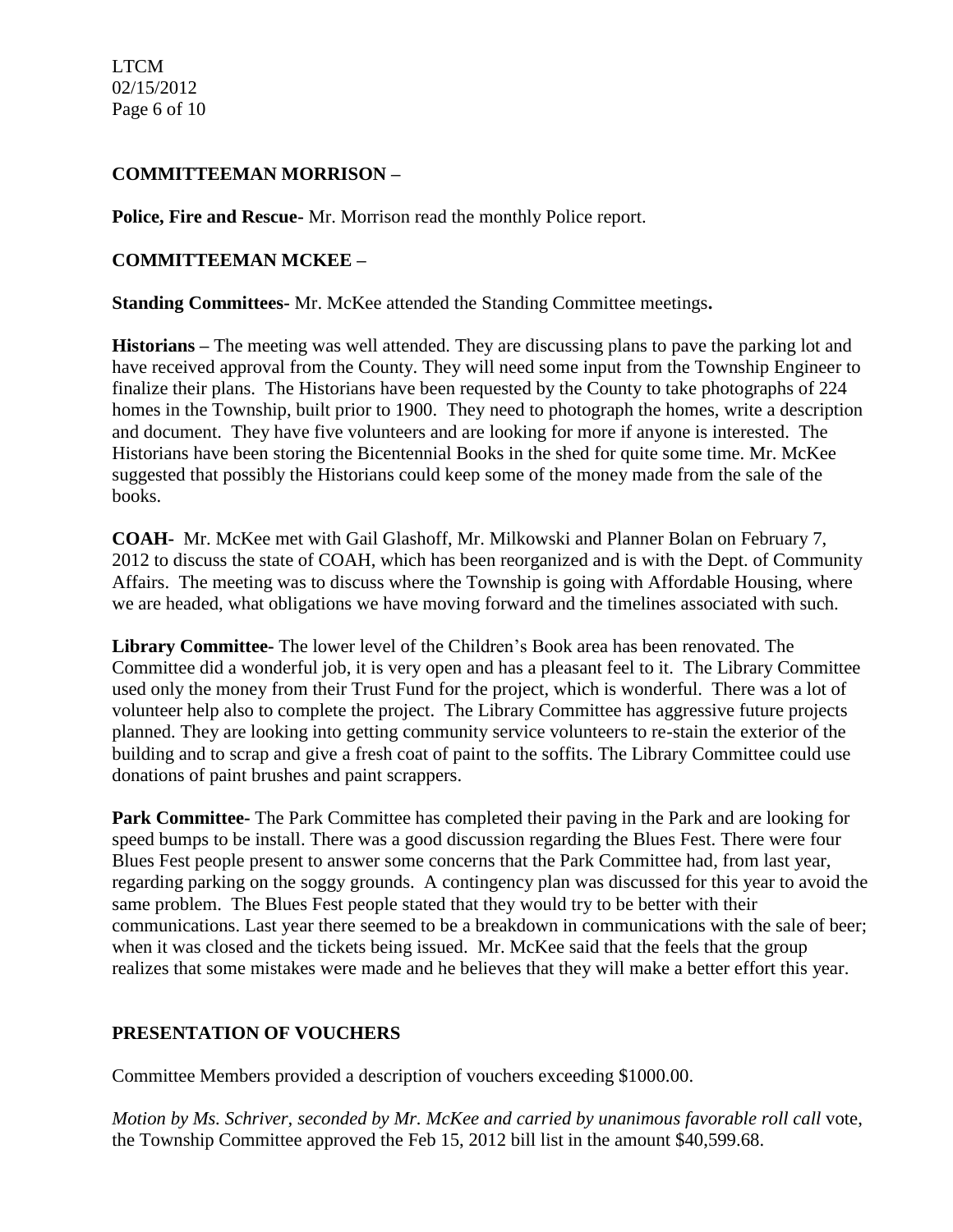LTCM 02/15/2012 Page 7 of 10

#### **CORRESPONDENCE**

- a. Byron T. Edwards Woodglen Road DPW Commendation Letter
- b. Tax Collector's Report of the Month of January 2012

## **PUBLIC COMMENTS**

*Motion by Ms. Schriver, seconded by Mr. McKee and carried by unanimous favorable roll call vote,* the Township Committee opened the Public Comment portion of the meeting.

Ms. Nancy Darios asked if there is any progress with the Squad Matter. Mr. McKee stated that on Monday, February 20, 2012, he will be meeting with Attorney Cushing and the Squad to negotiate for a resolution of the matter. Mr. Milkowski stated that he does not feel that the Township is moving very fast at all. It was just brought to the Township Committee's attention that the individual that has been contacting them is not an authority to sign any documents. Mayor Wunder stated that he does not totally agree with Mr. Milkowski as he has been in some contact with the Squad and they have been as accommodating as they could be. Their hands were tied due to the bankruptcy. Now that the building is abandoned, the Township can finish business with them. Mr. Milkowski stated that he sent the Captain and the President of the organization a letter on November 10, 2011, requesting a meeting and they just responded now. Mr. Milkowski stated that he never received a response from them personally, especially from the President who can sign the papers, she has never contacted him. Mr. Milkowski stated that everything has come through the Mayor so he assumes that the Mayor is doing the negotiations.

Mr. EJ Skidmore asked Attorney Cushing if the bankruptcy that the Squad just went through dissolves the organization. Attorney Cushing stated that it did not. Mr. Skidmore stated that as they were an organization of New Jersey, they must have had bylaws which dictated the way they function. Mr. Skidmore questioned if the bylaws had a term of office for the officers and are the officers still legitimate without a meeting.

Mr. Skidmore stated that he was taken aback by Mr. Cryan's comments that the Blues Fest did not include the Fire Dept. in their planning. Mr. Skidmore assumes that they did not speak to the Police or Rescue either. Mr. Skidmore looked into the Township Ordinances and found that in 269.3 it states that in the issuance of permits, paramount consideration will be given to the protection of public health, safety, morals and general welfare. Mr. Skidmore stated that in order to meet the requirements of the ordinance, the Committee should have had active involvement. Mr. Skidmore asked if proof of insurance is provided especially since they are serving alcohol. Mr. Skidmore suggested coming up with an ordinance for occasions like this, stating that the Township has the right to issue a special one day license to sell alcoholic beverages. Mr. Skidmore suggested that in the future, when there are events on Township property, there should be guidance in the form of an ordinance which dictates who participates from the Committee to protect the Township.

Mr. Anthony Casale asked where the heating and air conditioning grants came from. Mr. Milkowski stated that it was a Green Energy Grant.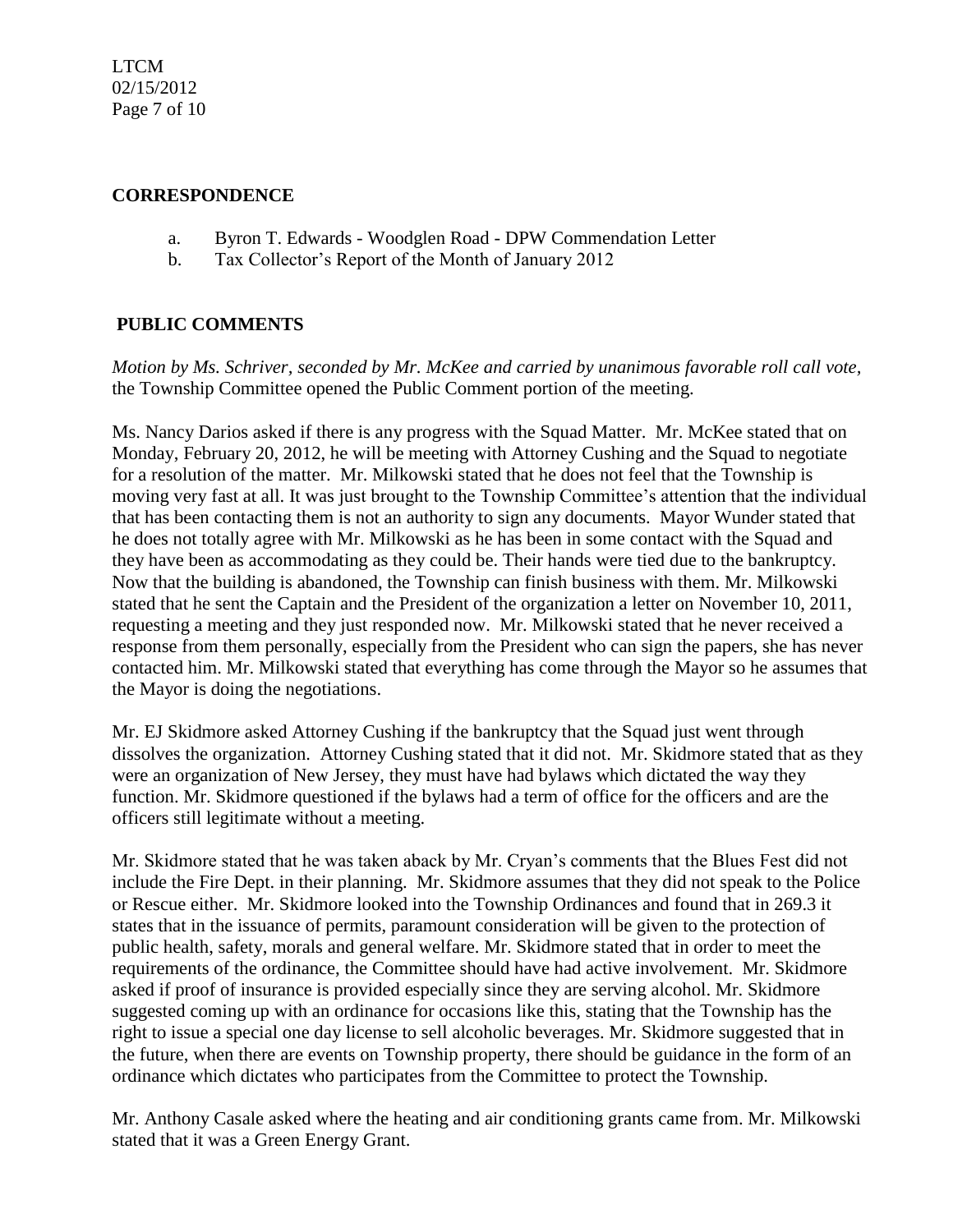Mr. Casale stated that at the last meeting discussion was held on the cost for the Township Attorney relative to the Hyland Litigation and asked about the limitations on the policy for insurance. Mr. Groendyke stated that Selective provides for coverage where there was injunctive relief or no demands for payment. Selective's endorsement is for up to five times per year, they would provide \$10,000.00 each time for legal defense.

Mr. Casale asked about the payment approved for revisions of the Township Tax Maps. Attorney Cushing stated that if there are sub-divisions or alterations in the boundaries of a property, the tax map needs to reflect that. Mr. Casale asked if a developer benefits from a sub-division shouldn't he pickup the fees for the tax map revision. Attorney Cushing stated that the Township would not be permitted to charge them. Mr. Casale questioned that since the Township has acquired many properties for open space, which may require revisions to the tax map, should the cost associated with such be covered by the grant funds. Attorney Cushing stated that there are specific costs that the State will cover but he does not believe that they would cover the revisions.

Mr. Casale stated that the DPW Garage has gone backwards in his mind from the number of bays and a smaller building than the one that was taken down. At the last meeting Mr. Milkowski made reference to a Pole Barn which was thought about years ago. The discussion of the Pole Barn was brought to an end for the new building to be built. Mr. Casale asked that if the Township wants to go in the direction of a Pole Barn for a cheaper purchase, will they be able to use the money which was bonded for the DPW Project.

Mr. Milkowski stated that he is not sure if the Bond would apply for the Pole Barn but he would assume that it would. Mr. Milkowski stated that in regard to Mr. Casale's comments on the DPW Garage being smaller; the building that is going to be constructed is one and a half times the size of the DPW Garage which was taken down.

Mr. Tom Groendyke was present to provide the Committee with quotes he has received for the Township's package policy. The package policy renews on March 1, 2012. The Workers Compensation and the Excess Liability Policy were renewed on January 21, 2012 with Statewide Insurance. The package policy which includes the Township properties, general liability and automobile coverage, have been written with Selective Insurance in last several years. This year, Groendyke Associates attempted to obtain quotations from three additional insurance funds; Statewide, PAIC and Somerset County JIFF. PAIC and the JIFF refused to provide a quote. Statewide provided a quote, which was \$13,000.00 less than Selective. When comparing the policies, Statewide had more coverage in more areas, such as earthquake and flood. There is little exposure to these sorts of things in this area though. Two years ago Selective added an endorsement to the policy that allowed for legal defense for up to five occurrences per year for \$10,000.00 per occurrence. When looking back at the claims over the past three years, there were five claims in the last two years and six claims in the last three years. Each one of the claims is right at the max or reserved for more than the max. If the Township Committee thinks that there may be more of these types of losses the Committee might want to stay with Selective however, if they feel that the Township will not be having this sort of claim they should consider Statewide.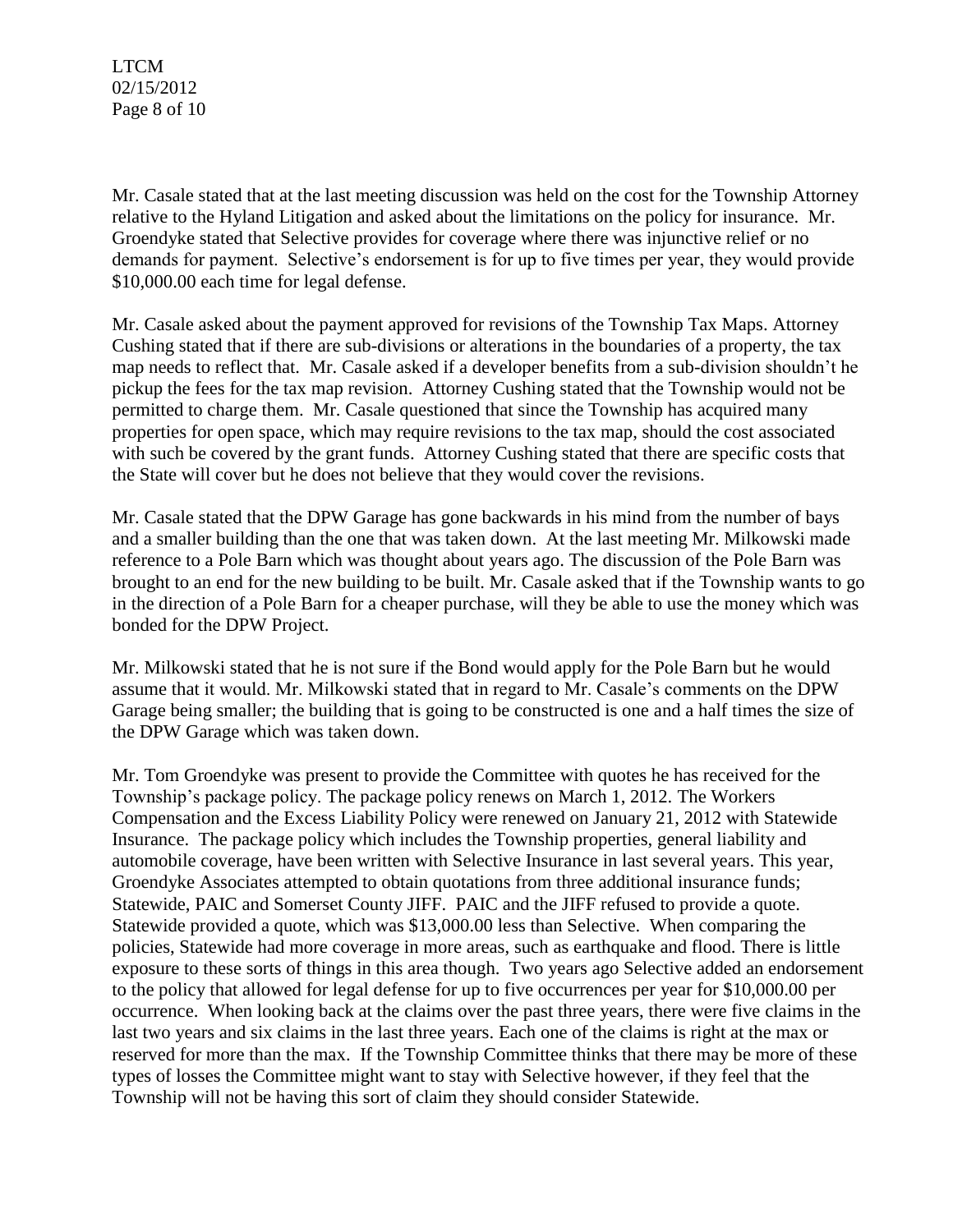LTCM 02/15/2012 Page 9 of 10

Mr. Groendyke stated that he had discussions with the Executive Director of Statewide and he was advised that Statewide may not keep the deductable for the Professional Liability Coverage the same as what it has been at, \$2500.00.

*Motion by Ms. Schriver, seconded by Mayor Wunder and carried by unanimous favorable roll call*  vote, the Township Committee moved to stay with Selective Insurance for the Township's package Policy.

*Motion by Ms. Schriver, seconded by Mr. McKee and carried by unanimous favorable roll call vote,* the Township Committee closed the Public Comment portion of the meeting.

# **EXECUTIVE SESSION**

*Motion by Ms. Schriver, seconded by Mr. Morrison and carried by unanimous favorable roll call*  vote, the Township Committee approved Resolution No. 31-2012 and convened in executive session at 8:10 p.m.

## **TOWNSHIP OF LEBANON RESOLUTION NO. 31-2012**

BE IT RESOLVED by the Mayor and Township Committee of the Township of Lebanon, that in compliance with N.J.S.A. 10:4-12, this meeting will be closed to the Public to discuss the following matters:

> PBA - Collective Bargaining Squad Matter Contract Negotiations-Cell Tower Ongoing Litigation – Hyland Polt Property

The Township Committee reconvened the Regular Committee meeting at 9:01p.m.

Attorney Cushing stated that during the Executive Session the Township Committee discussed the Cell Tower negotiations, PBA Collective Bargaining, the Hyland Litigation matter and the Polt property.

Having no further business to come before the Committee a motion was made by Ms. Schriver, seconded by Mr. Milkowki and carried by unanimous favorable roll call vote to adjourn the meeting at 9:03p.m.

Respectfully submitted,

Karen J. Sandorse, RMC/CMC Municipal Clerk

\_\_\_\_\_\_\_\_\_\_\_\_\_\_\_\_\_\_\_\_\_\_\_\_\_\_\_\_\_\_\_